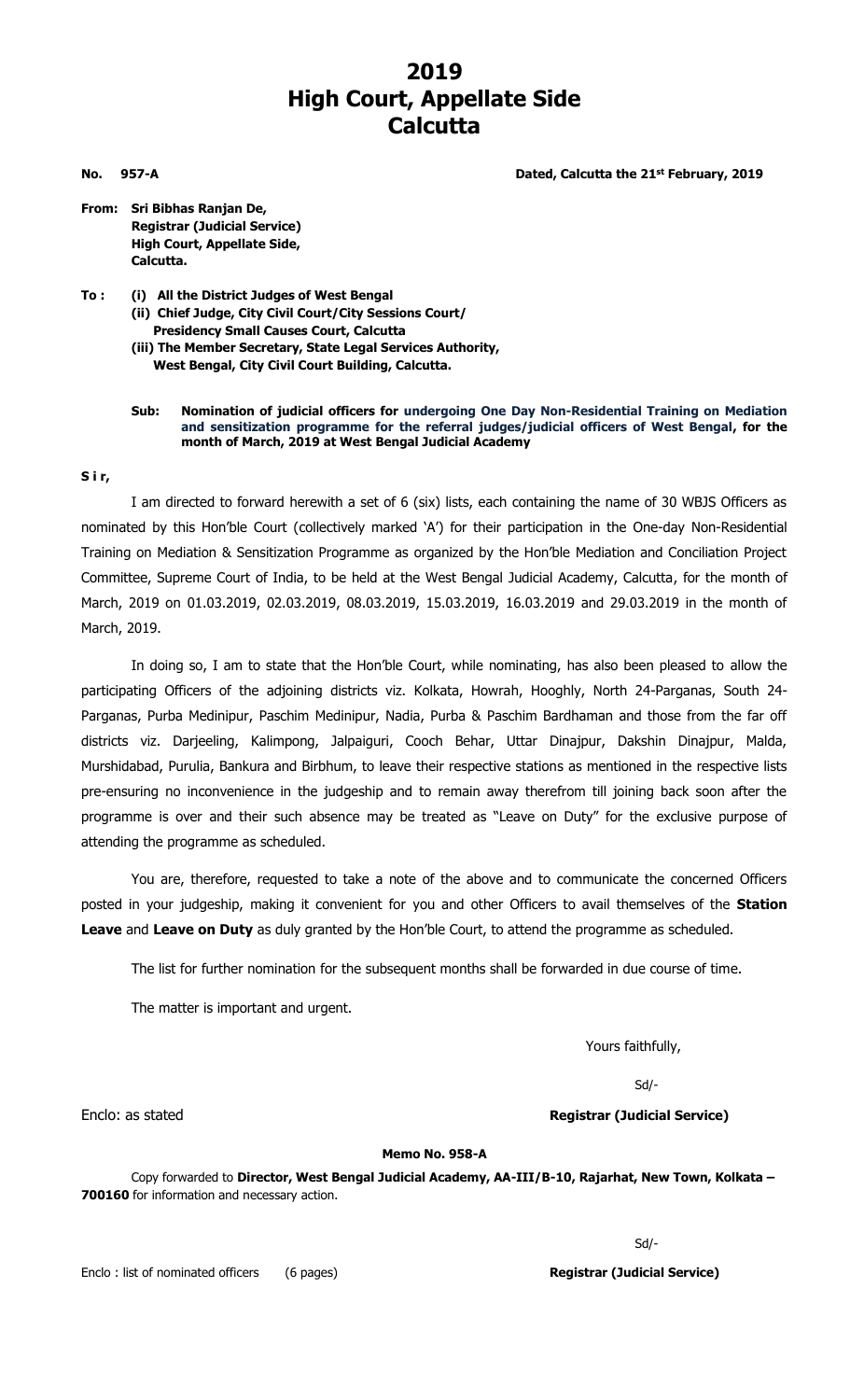| Programme                          | Name of the judicial officers with designation belonging to the West                     |
|------------------------------------|------------------------------------------------------------------------------------------|
|                                    | Bengal Judicial Service, nominated as referral Judges for participation                  |
|                                    | in the Training Programme                                                                |
| One Day non-residential            | Sri Partha Sarathi Chakraborty, ADJ, 1 <sup>st</sup> Court, Sadar, Purba Bardhaman<br>1. |
| Training on Mediation &            | Sri Saket Kumar Jha, ADJ, 4 <sup>th</sup> Court, Asansol, Paschim Bardhaman<br>2.        |
| <b>Sensitization Programme for</b> | Smt. Sanchita Sarkar, ADJ, 4 <sup>th</sup> Court, Suri, Birbhum<br>3.                    |
| the referral Judges/Judicial       | Sri Sudeb Mitra, Chief Judge, Presidency Small Causes Court, Calcutta<br>4.              |
| <b>Officers of West Bengal</b>     | Smt. Sudeshna De Chatterjee, ADJ, 1 <sup>st</sup> Court, Sadar, Darjeeling<br>5.         |
|                                    | Sri Anirban Chowdhury, ADJ, 1 <sup>st</sup> Court, Jalapiguri, Sadar<br>6.               |
| Date: 01.03.2019                   | Rashid Alam, ADJ, Mal, Jalpaiguri<br>7.                                                  |
| (30 officers)                      | Sri Somesh Prasad Sinha, ADJ, 1 <sup>st</sup> Court, Cooch Behar<br>8.                   |
|                                    | Sri Atanu Roy, District Judge, Kalimpong<br>9.                                           |
|                                    | 10. Sri Prasanta Kumar Sil, ADJ, 3 <sup>rd</sup> Court, Chinsurah, Hooghly               |
| Venue:                             | 11. Sri Sandip Karmakar, ADJ, FTC, Cooch Behar                                           |
| West Bengal Judicial               | 12. Sri Krishna Murari Prasad Gupta, ADJ, FTC, Serampore, Hooghly                        |
| Academy at AA-III/B-10,            | 13. Sri Arun Rai, ADJ, FTC-1, Howrah                                                     |
| Rajarhat, New Town,                | 14. Sri Priyajit Chatterjee, ADJ, FTC, Kalyani, Nadia                                    |
| Kolkata-160                        | 15. Sri Rajesh Guha Roy, ADJ, FTC-3, Sadar, Paschim Medinipur                            |
|                                    | 16. Smt. Susmita Chowdhury, ACJM, 2 <sup>nd</sup> Court, Dinhata, Cooch Behar            |
| <b>Reporting Time:</b>             | 17. Smt. Sushmita Mukerji, ACJM, Kandi, Murshidabad                                      |
| 8:30 A.M.                          | 18. Smt. Mukulika Sinha, CJ(SD), 2 <sup>nd</sup> Court, Malda                            |
|                                    | 19. Sri Ansuman Chattopadhyay, CJ(SD), 1 <sup>st</sup> Court, Krishnanagar, Nadia        |
|                                    | 20. Sri Saibal Datta, ACJM, Tehatta, Nadia                                               |
|                                    | 21. Smt. Dolma Sherpa, CJ(SD), Basirhat, North 24-Parganas                               |
|                                    | 22. Sri Jagojyoti Bhattacharjee, ACJM, Contai, Purba Medinipur                           |
|                                    | 23. Sri Prasun Ghosh, CJM, Sadar, Paschim Medinipur                                      |
|                                    | 24. Sri Kuntal Chatterjee, CJ(JD), 2 <sup>nd</sup> Court, Sadar, Bankura                 |
|                                    | 25. Smt. Namrata Singh, JM, 5 <sup>th</sup> Court, Sadar, Bankura                        |
|                                    | 26. Smt. Sayani Mukherjee, JM, 2 <sup>nd</sup> Court, Suri, Birbhum                      |
|                                    | 27. Sri Debasish Panja, CJ(JD), 1st Court, Bolpur, Birbhum                               |
|                                    | 28. Smt. Diti Bhattacharya, CJ(JD), 3 <sup>rd</sup> Court, Sadar, Purba Bardhaman        |
|                                    | 29. Smt. Manika Chatterjee (Saha), JM, 5 <sup>th</sup> Court, Sadar, Purba Bardhaman     |
|                                    | 30. Smt. Nabanita Nandy, CJ(JD), 1 <sup>st</sup> Court, Asansol, Paschim Bardhaman       |

**\* General Direction :** The above named participating officers from the adjoining districts viz. **Kolkata, Howrah, Hooghly, North & South 24-Pgs., Purba & Paschim Medinipur, Nadia, Purba Bardhaman and Paschim Bardhaman** are allowed to leave their respective station on **28th February, 2019 after court hours** while those from the far off districts viz. **Darjeeling, Kalimpong Jalpaiguri, Cooch Behar, Uttar & Dakshin Dinajpur, Malda, Birbhum, Murshidabad, Purulia and Bankura** are allowed to leave their respective station on **27th February, 2019 after court hours,** all pre-ensuring no inconvenience in their judgeships and to remain away therefrom till joining back soon after the programme is over and their such **absence may be treated as "Leave on Duty".**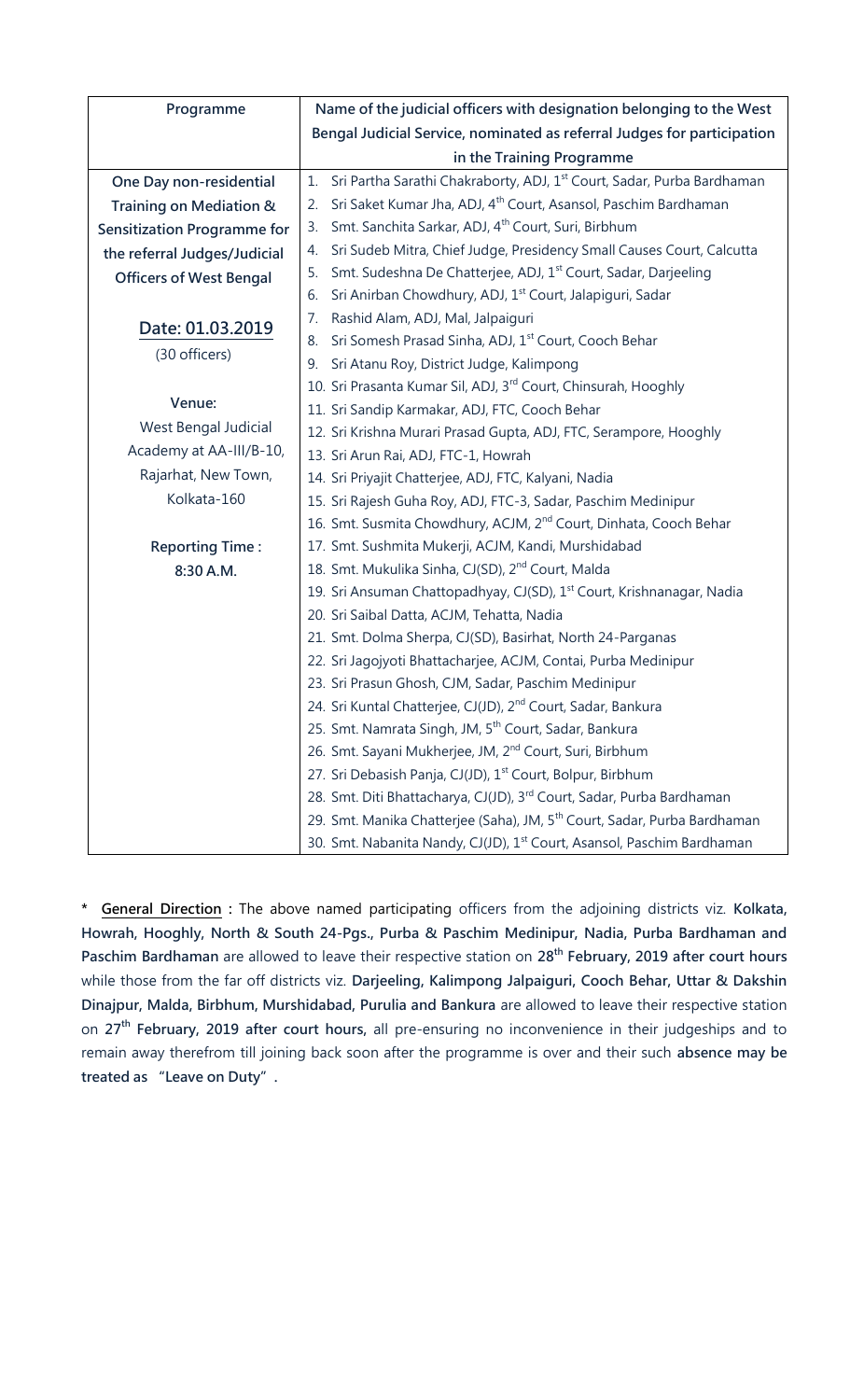| Programme                          | Name of the judicial officers with designation belonging to the West                      |
|------------------------------------|-------------------------------------------------------------------------------------------|
|                                    | Bengal Judicial Service, nominated as referral Judges for participation in                |
|                                    | the Training Programme                                                                    |
| One Day non-residential            | 1. Sri Manoj Kumar Rai, Judge Special Court (E.C. Act)-cum-ADJ, Asansol,                  |
| Training on Mediation &            | Paschim Bardhaman                                                                         |
| <b>Sensitization Programme for</b> | 2. Sri Sanjib Daruka, ADJ, 2 <sup>nd</sup> Court, Siliguri, Darjeeling                    |
| the referral Judges/Judicial       | 3. Sri Santanu Dutta, ADJ, Dinhata, Cooch Behar                                           |
| <b>Officers of West Bengal</b>     | 4. Sri Manoj Kumar Sharma, ADJ, 4 <sup>th</sup> Court, Krishnanagar, Nadia                |
|                                    | 5. Sri Har Govind Singh, District Judge, Purulia                                          |
| Date: 02.03.2019                   | 6. Sri Bhawani Shankar Sharma, ADJ, 4 <sup>th</sup> Court, Malda                          |
| (30 officers)                      | 7. Chowdhury Hefazat Karim, ADJ, 5 <sup>th</sup> Court, Berhampore, Murshidabad           |
|                                    | 8. Smt. Smita Gaurisaria, ADJ, 1 <sup>st</sup> Court, Tamluk, Purba Medinipur             |
|                                    | 9. Smt. Sonali Nandy Chakrabortty, ADJ, 3 <sup>rd</sup> Court, Barasat, North 24-Parganas |
| Venue:                             | 10. Sri Nirvan Khesong, ADJ, 3 <sup>rd</sup> Court, Barrackpore, North 24-Parganas        |
| West Bengal Judicial               | 11. Sri Ananta Kumar Bardhan, ADJ, FTC-1, Jalpaiguri                                      |
| Academy at AA-III/B-10,            | 12. Smt. Rina Sawoo, ADJ, FTC-2, Alipurduar, Jalpaiguri                                   |
| Rajarhat, New Town,                | 13. Sri Pradip Kumar Gangopadhyay, ADJ, FTC-2, Alipore, South 24-Parganas                 |
| Kolkata-160                        | 14. Smt. Suparna Chowdhury, CJ(SD), Siliguri, Darjeeling                                  |
|                                    | 15. Sri Subhankar Biswas, CJM, Kalimpong                                                  |
| <b>Reporting Time:</b>             | 16. Smt. Suparna Ray-II, ACJM, Lalbagh, Murshidabad                                       |
| 8:30 A.M.                          | 17. Sri Rishi Kushary, ACJM, 2 <sup>nd</sup> Court, Jhargram, Paschim Medinipur           |
|                                    | 18. Smt. Kumkum Chattopadhyay, CJM, Purulia                                               |
|                                    | 19. Sri Suresh Singh, CJM, Raiganj, Uttar Dinajpur                                        |
|                                    | 20. Smt. Indrani Gupta, CJ(SD), 8 <sup>th</sup> Court, Alipore, South 24-Parganas         |
|                                    | 21. Mollah Mahatab Hossain, JM, 3rd Court, Sadar, Bankura                                 |
|                                    | 22. Sri Amit Sarkar, JM, 3rd Court, Bishnupur, Bankura                                    |
|                                    | 23. Sri Shivam Mishra, CJ(JD), 1 <sup>st</sup> Court, Rampurhat, Birbhum                  |
|                                    | 24. Smt. Pratima Shukla, JM, 3rd Court, Rampurhat, Birbhum                                |
|                                    | 25. Smt. Soma Chakraborty, CJ(JD), 4 <sup>th</sup> Court, Sadar, Purba Bardhaman          |
|                                    | 26. Sri Nilanjan Paladhi, CJ(JD), Kalna, Purba Bardhaman                                  |
|                                    | 27. Sri Nishan Mazumder, CJ(JD), 1 <sup>st</sup> Court, Durgapur, Paschim Bardhaman       |
|                                    | 28. Smt. Anamitra Bhattacharya, CJ(JD), 3rd Court, Sadar, Howrah                          |
|                                    | 29. Khaleda Manna, JM, 2 <sup>nd</sup> Court, Howrah                                      |
|                                    | 30. Smt. Aliviya Bhattacharya, CJ(JD), Addl. Court, Chinsurah, Hooghly                    |

**\* General Direction :** The above named participating officers from the adjoining districts viz. **Kolkata, Howrah, Hooghly, North & South 24-Pgs., Purba & Paschim Medinipur, Nadia, Purba Bardhaman and Paschim Bardhaman** are allowed to leave their respective station on **01st March, 2019 after court hours** while those from the far off districts viz. **Darjeeling, Kalimpong Jalpaiguri, Cooch Behar, Uttar & Dakshin Dinajpur, Malda, Birbhum, Murshidabad, Purulia and Bankura** are allowed to leave their respective station on **28 th February, 2019 after court hours,** all pre-ensuring no inconvenience in their judgeships and to remain away therefrom till joining back soon after the programme is over and their such **absence may be treated as "Leave on Duty".**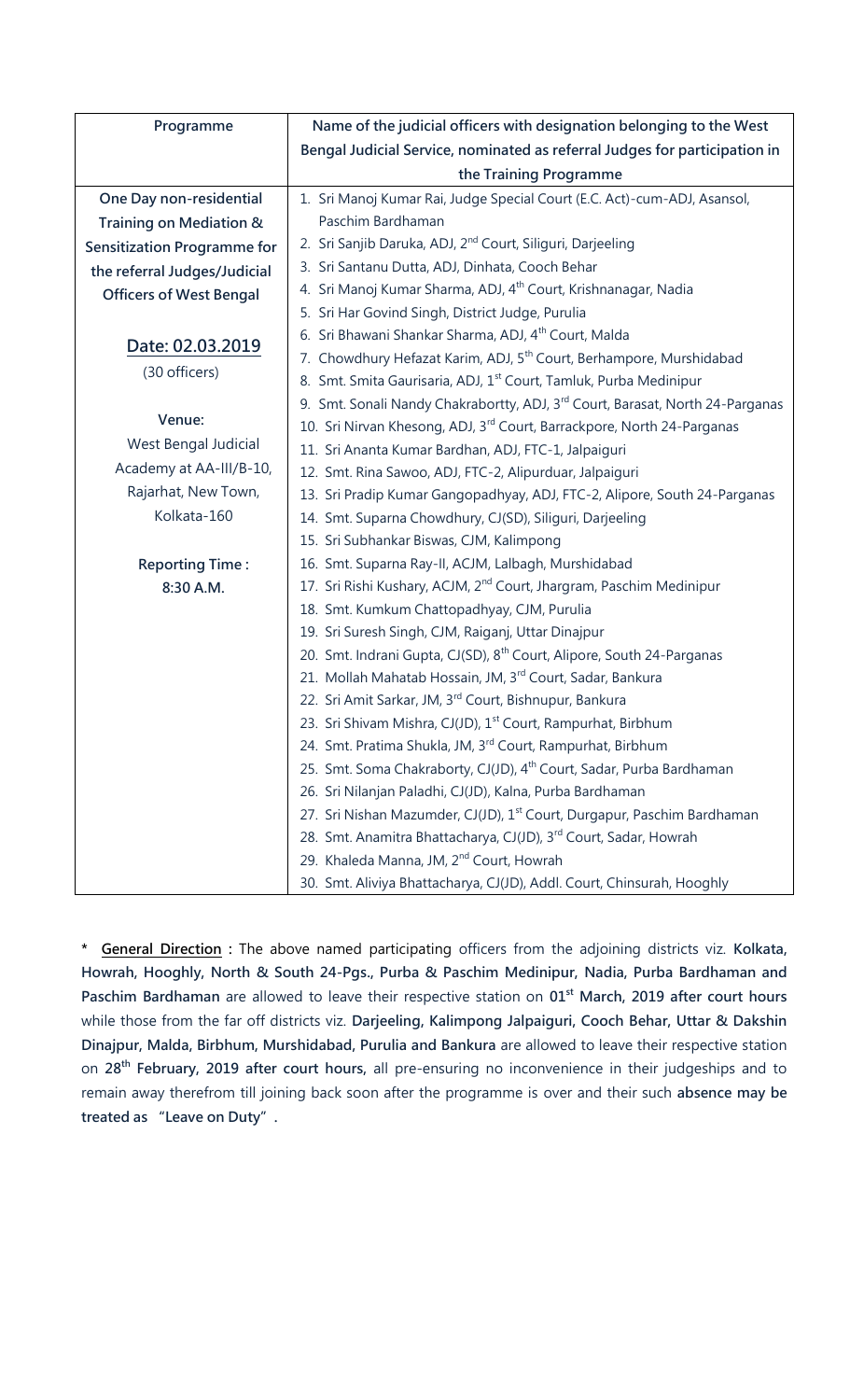| Programme                          | Name of the judicial officers with designation belonging to the West                    |
|------------------------------------|-----------------------------------------------------------------------------------------|
|                                    | Bengal Judicial Service, nominated as referral Judges for participation in              |
|                                    | the Training Programme                                                                  |
| One Day non-residential            | Sri Partha Pratim Chakraborty, ADJ, Chanchal, Malda<br>1.                               |
| Training on Mediation &            | Sri Daman Prosad Biswas, ADJ, 5 <sup>th</sup> Court, Malda<br>2.                        |
| <b>Sensitization Programme for</b> | Sri Dipankar Pal, Judge, Special Court (E.C. Act)-cum- ADJ, Berhampore,<br>3.           |
| the referral Judges/Judicial       | Murshidabad                                                                             |
| <b>Officers of West Bengal</b>     | Sri Arun Kiran Bandyopadhyay, ADJ, 2 <sup>nd</sup> Court, Bankura<br>4.                 |
|                                    | Sri Subhasish Ghosh, ADJ, Khatra, Bankura<br>5.                                         |
| Date: 08.03.2019                   | Sri Biplab Roy, ADJ, 5 <sup>th</sup> Court, Krishnanagar, Nadia<br>6.                   |
| (30 officers)                      | Smt. Yogita Gaurisaria, ADJ, Nabadwip, Nadia<br>7.                                      |
|                                    | Sri Lokesh Pathak, ADJ, 2 <sup>nd</sup> Court, Tamluk, Purba Medinipur<br>8.            |
|                                    | Sri Bikash Banik, ADJ, 1 <sup>st</sup> Court, Contai, Purba Medinipur<br>9.             |
| Venue:                             | 10. Smt. Varsha Bansal, Agarwal, ADJ, 2 <sup>nd</sup> Court, Bongaon, North 24-Parganas |
| West Bengal Judicial               | 11. Sri Indiwar Tripathi, ADJ, FTC, Ranaghat, Nadia                                     |
| Academy at AA-III/B-10,            | 12. Sri Gopal Kishor Sinha, ADJ, FTC-5, Alipore, South 24-Parganas                      |
| Rajarhat, New Town,                | 13. Sri Pabitra Sen, CJ(SD), Kandi, Murshidabad                                         |
| Kolkata-160                        | 14. Sri Sanjay Chowdhury, CJ(SD), Tehatta, Nadia                                        |
|                                    | 15. Smt. Subhra Bhowmik, CJ(SD), 1 <sup>st</sup> Court, Contai, Purba Medinipur         |
| <b>Reporting Time:</b>             | 16. Sri Sisir Kumar Meyur, CJ(SD), 2 <sup>nd</sup> Court, Sadar, Paschim Medinipur      |
| 8:30 A.M.                          | 17. Sri Subrata Mukherjee, CJ(SD), Jhargram, Paschim Medinipur                          |
|                                    | 18. Sri Gairik Roy, CJ(SD), 1 <sup>st</sup> Court, Purulia                              |
|                                    | 19. Smt. Sangita Mukherjee, ACJM-cum-CJ(SD), Raghunathpur, Purulia                      |
|                                    | 20. Sri Soumitra Kumar Ganguly, CJ(SD), 5 <sup>th</sup> Court, Alipore, South 24-Pgs.   |
|                                    | 21. Sri Sudeep Banerjee, ACJM, Diamond Harbour, South 24-Parganas                       |
|                                    | 22. Smt. Sanchita Saha, JM, 4 <sup>th</sup> Court, Sadar, Bankura                       |
|                                    | 23. Sri Soumya Chatterjee, JM, 1 <sup>st</sup> Court, Suri, Birbhum                     |
|                                    | 24. Sri Suranjan Chakraborty, CJ(JD), 2 <sup>nd</sup> Court, Bolpur, Birbhum            |
|                                    | 25. Smt. Kalyani Jogasharma, CJ(JD), 2 <sup>nd</sup> Court, Rampurhat, Birbhum          |
|                                    | 26. Smt. Ranjani Kashyap, JM, 4 <sup>th</sup> Court, Sadar, Purba Bardhaman             |
|                                    | 27. Smt. Dalia Bhattacharya, JM, Kalna, Purba Bardhaman                                 |
|                                    | 28. Sri Saurabh Nandi, CJ(JD), 1 <sup>st</sup> Court, Katwa, Purba Bardhaman            |
|                                    | 29. Sri Sourav Das, CJ(JD), 3 <sup>rd</sup> Court, Asansol, Paschim Bardhaman           |
|                                    | 30. Smt. Nabanita Chatterjee, JM, 7 <sup>th</sup> Court, Asansol, Paschim Bardhaman     |

**\* General Direction :** The above named participating officers from the adjoining districts viz. **Kolkata, Howrah, Hooghly, North & South 24-Pgs., Purba & Paschim Medinipur, Nadia, Purba Bardhaman and Paschim Bardhaman** are allowed to leave their respective station on **07th March, 2019 after court hours** while those from the far off districts viz. **Darjeeling, Kalimpong Jalpaiguri, Cooch Behar, Uttar & Dakshin Dinajpur, Malda, Birbhum, Murshidabad, Purulia and Bankura** are allowed to leave their respective station on **06th March, 2019 after court hours,** all pre-ensuring no inconvenience in their judgeships and to remain away therefrom till joining back soon after the programme is over and their such **absence may be treated as** 

**"Leave on Duty".**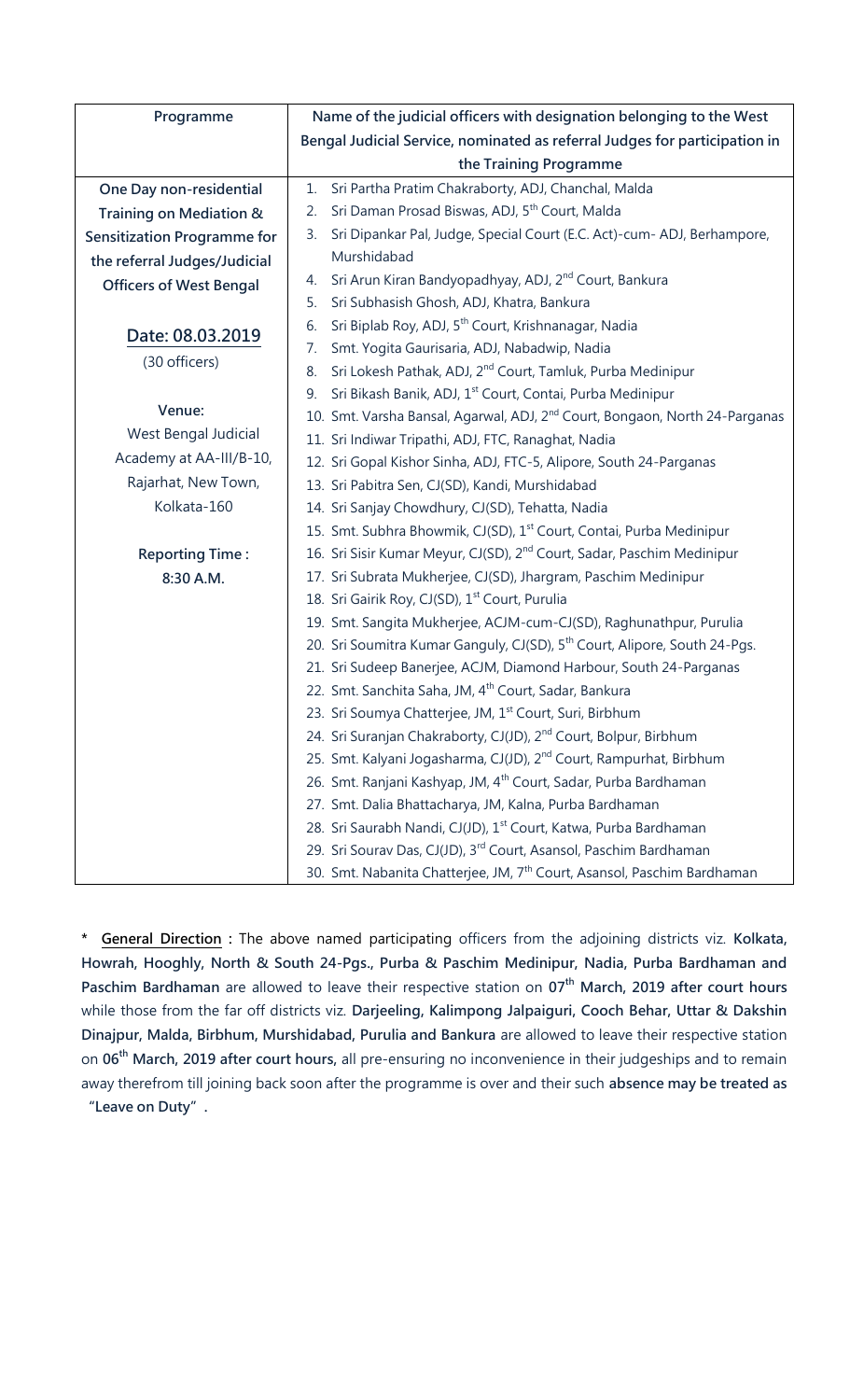| Programme                      | Name of the judicial officers with designation belonging to the West                     |
|--------------------------------|------------------------------------------------------------------------------------------|
|                                | Bengal Judicial Service, nominated as referral Judges for participation in               |
|                                | the Training Programme                                                                   |
| One Day non-residential        | Sri Rabindra Nath Malik, ADJ, 1 <sup>st</sup> Court, Arambagh, Hooghly<br>1.             |
| Training on Mediation &        | Sri Utpal Mishra, ADJ, 1 <sup>st</sup> Court, Serampore, Hooghly<br>2.                   |
| Sensitization Programme for    | Smt. Soma Majumder (Sadhu), ADJ, 2 <sup>nd</sup> Court, Contai, Purba Medinipur<br>3.    |
| the referral Judges/Judicial   | Sri Himadri Sankar Ghosh Hazra, ADJ, Haldia, Purba Medinipur<br>4.                       |
| <b>Officers of West Bengal</b> | Smt. Malati Karmakar, ADJ, 4 <sup>th</sup> Court, Barasat, North 24-Parganas<br>5.       |
|                                | Smt. Archita Bandyopadhyay, ADJ, 5 <sup>th</sup> Court, Barasat, North 24-Parganas<br>6. |
| Date: 15.03.2019               | Sri Debasish Dutta, ADJ, Basirhat, North 24-Parganas<br>7.                               |
| (30 officers)                  | Sri Sanjib De, ADJ, 2 <sup>nd</sup> Court, Howrah<br>8.                                  |
|                                | Smt. Anita Mathur, ADJ, 5 <sup>th</sup> Court, Howrah<br>9.                              |
|                                | 10. Sri Pushpal Satpathi, ADJ, 6 <sup>th</sup> Court, Alipore, South 24-Parganas         |
| Venue:                         | 11. Sri Paresh Chandra Karmakar, ADJ, Baruipur, South 24-Parganas                        |
| West Bengal Judicial           | 12. Sri Somnath Mukherjee, ADJ, FTC-2, Bichar Bhavan, Kolkata                            |
| Academy at AA-III/B-10,        | 13. Sri Tikendra Narayan Pradhan, ADJ, FTC-1, Krishnanagar, Nadia                        |
| Rajarhat, New Town,            | 14. Sri Hemanta Sinha, ADJ, FTC-3, Diamond Harbour, South 24-Parganas                    |
| Kolkata-160                    | 15. Sri Biswajyoti Chatterjee, CJ(SD), Chanchal, Malda                                   |
|                                | 16. Smt. Himika Das (Banerjee), CJ(SD), 2 <sup>nd</sup> Court, Contai, Purba Medinipur   |
| <b>Reporting Time:</b>         | 17. Sri Sabyasachi Chattoraj, Registrar, D.Js.' Court, Paschim Medinipur                 |
| 8:30 A.M.                      | 18. Smt. Madhumita Chowdhury, CJ(SD), 9 <sup>th</sup> Court, Alipore, S. 24-Parganas     |
|                                | 19. Smt. Madhurima Goswami, CJ(JD), 2 <sup>nd</sup> Court, Katwa, Purba Bardhaman        |
|                                | 20. Sk. Jafar Ali, JM, 2 <sup>nd</sup> Court, Katwa, Purba Bardhaman                     |
|                                | 21. Smt. Debarati Roy, CJ(JD), 2 <sup>nd</sup> Court, Asansol, Paschim Bardhaman         |
|                                | 22. Smt. Nilanjana Banerjee, JM, 2 <sup>nd</sup> Court, Asansol, Paschim Bardhaman       |
|                                | 23. Sri Dhrubajyoti Bhattacharya, JM, 3rd Court, Duragapur, Paschim                      |
|                                | Mardhaman                                                                                |
|                                | 24. Smt. Priyanaka Zimba, CJ(JD), 5 <sup>th</sup> Court, Sadar, Howrah                   |
|                                | 25. Smt. Pritamana Nanda, JM, 3rd Court, Howrah                                          |
|                                | 26. Mr. Miftahul Israr, JM, 3rd Court, Chinsurah, Hooghly                                |
|                                | 27. Smt. Prarthana Banerjee, CJ(JD), 2 <sup>nd</sup> Court, Arambagh, Hooghly            |
|                                | 28. Sri Debayan Ganguli, JM, 2 <sup>nd</sup> Court, Chandannagar, Hooghly                |
|                                | 29. Smt. Sarmistha Ghosh-II, CJ(JD), 1st Court, Serampore, Hooghly                       |
|                                | 30. Smt. Rohini Roy, JM, 5 <sup>th</sup> Court, Serampore, Hooghly                       |

**\* General Direction :** The above named participating officers from the adjoining districts viz. **Kolkata, Howrah, Hooghly, North & South 24-Pgs., Purba & Paschim Medinipur, Nadia, Purba Bardhaman and Paschim Bardhaman** are allowed to leave their respective station on **14th March, 2019 after court hours** while those from the far off districts viz. **Darjeeling, Kalimpong Jalpaiguri, Cooch Behar, Uttar & Dakshin Dinajpur, Malda, Birbhum, Murshidabad, Purulia and Bankura** are allowed to leave their respective station on **13th March, 2019 after court hours,** all pre-ensuring no inconvenience in their judgeships and to remain away therefrom till joining back soon after the programme is over and their such **absence may be treated as** 

**"Leave on Duty".**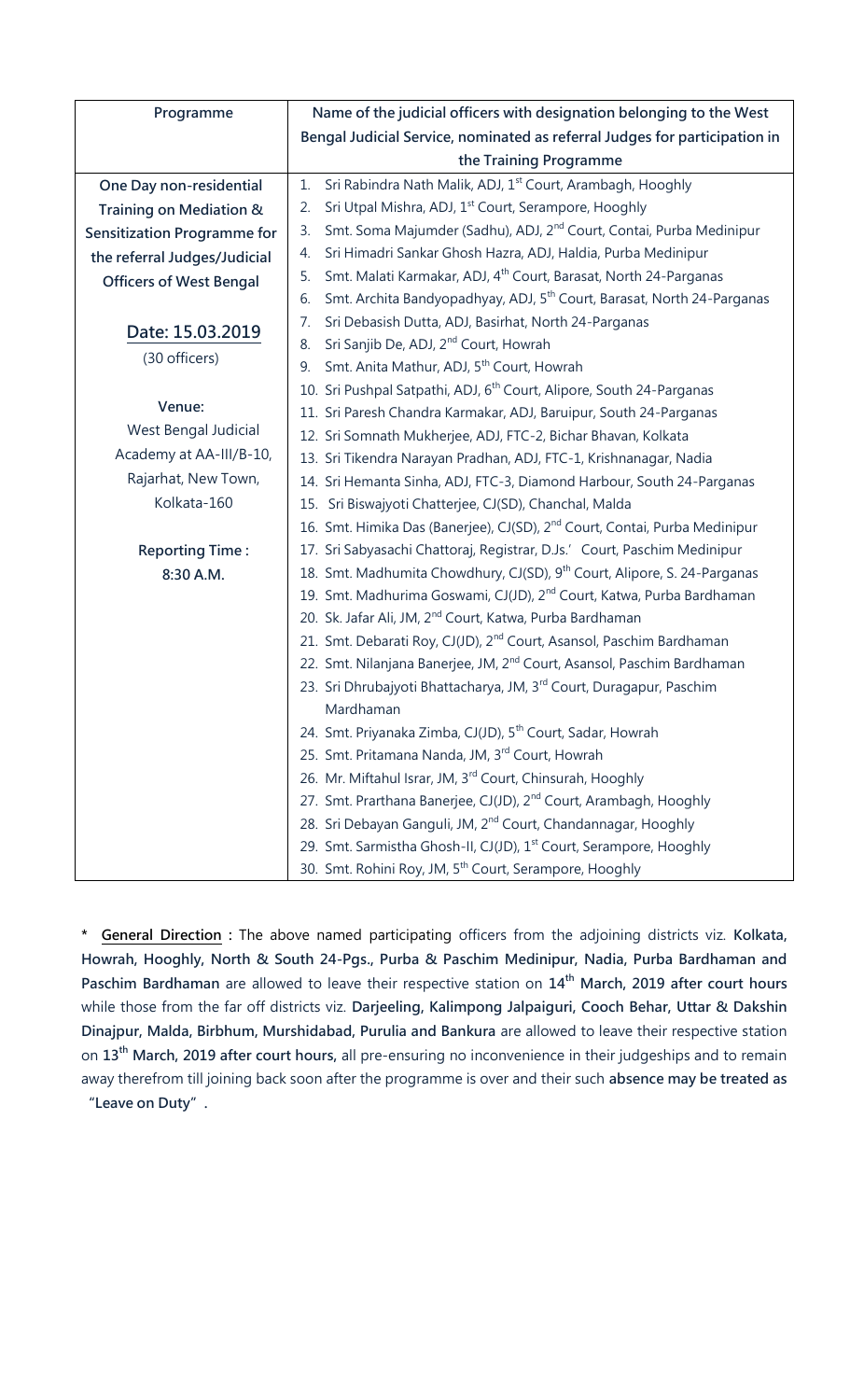| Programme                          | Name of the judicial officers with designation belonging to the West                  |
|------------------------------------|---------------------------------------------------------------------------------------|
|                                    | Bengal Judicial Service, nominated as referral Judges for participation in            |
|                                    | the Training Programme                                                                |
| One Day non-residential            | Sri Bibhas Chatterjee, ADJ, 3rd Court, Darjeeling<br>1.                               |
| Training on Mediation &            | Smt. Madhuchhanda Bose, Judge, Special Court(E.C. Act)-cum-ADJ, 2 <sup>nd</sup><br>2. |
| <b>Sensitization Programme for</b> | Court, Cooch Behar                                                                    |
| the referral Judges/Judicial       | Smt. Indrila Mukhopadhyay (Mitra), ADJ, 2 <sup>nd</sup> Court, Raiganj, Uttar<br>3.   |
| <b>Officers of West Bengal</b>     | Dinajpur                                                                              |
|                                    | Sri Debabrata Mukherjee, ADJ, Islampur, Uttar Dinajpur<br>4.                          |
| Date: 16.03.2019                   | Sri Sukhendu Das, District Judge, Dakshin Dinajpur<br>5.                              |
| (30 officers)                      | Smt. Buli Das, ADJ, 3rd Court, Bankura<br>6.                                          |
|                                    | Sri Somnath Chakrabarti, Judge, Special Court (for trial of cases involving<br>7.     |
| Venue:                             | M.P.s and M.L.A.s), Barasat, North 24-Parganas                                        |
|                                    | Sri Mihir Kumar Mondal, ADJ, 4 <sup>th</sup> Court, Howrah<br>8.                      |
| West Bengal Judicial               | Sri Ajay Kumar Das, ADJ, 9 <sup>th</sup> Court, Alipore, South 24-Parganas<br>9.      |
| Academy at AA-III/B-10,            | 10. Smt. Jayati Bhattacharya (Das), ADJ, 10 <sup>th</sup> Court, Alipore, South 24-   |
| Rajarhat, New Town,                | Parganas                                                                              |
| Kolkata-160                        | 11. Sri Binay Kumar Nonia, ACJM, Dinhata, Cooch Behar                                 |
|                                    | 12. Sri Susangeet Kumar Das, ACJM, Tufanganj, Cooch Behar                             |
| <b>Reporting Time:</b>             | 13. Sri Subhadeep Biswas, ACJM, Kurseong, Darjeeling                                  |
| 8:30 A.M.                          | 14. Smt. Sutapa Mallik, CJ(SD), Raiganj, Uttar Dinajpur                               |
|                                    | 15. Sri Debasis Chowdhuri, CJ(SD), Diamond Harbour, South 24-Parganas                 |
|                                    | 16. Sri Abir Chatterjee, ACJM, Kakdwip, South 24-Parganas                             |
|                                    | 17. Sri Joyprakash Roy, Judge, Small Causes Court, Sealdah, South 24-                 |
|                                    | Parganas                                                                              |
|                                    | 18. Samim Alam, CJ(JD), 2 <sup>nd</sup> Court, Khatra, Bankura                        |
|                                    | 19. Ms. Arshi Hasmat, JM, Khatra, Bankura                                             |
|                                    | 20. Sri Sridip Ballav, JM, 1 <sup>st</sup> Court, Bolpur, Birbhum                     |
|                                    | 21. Sri Siddhartha Sankar Roy Chowdhury, JM, 1st Court, Rampurhat, Birbhum            |
|                                    | 22. Smt. Suchitra Deb, JM, 3rd Court, Katwa, Purba Bardhaman                          |
|                                    | 23. Sri Subhadip Mitra, JM, 2 <sup>nd</sup> Court, Durgapur, Paschim Bardhaman        |
|                                    | 24. Smt. Sumana Saha Roy, CJ(JD), Addl. Court, Asansol, Paschim Bardhaman             |
|                                    | 25. Smt. Monila Bhutia, JM, 2 <sup>nd</sup> Court, Cooch Behar                        |
|                                    | 26. Sri Anindya Sen, JM, 1st Court, Cooch Behar                                       |
|                                    | 27. Smt. Manali Samanta, JM, 2 <sup>nd</sup> Court, Siliguri, Darjeeling              |
|                                    | 28. Sri Abhishek Manna, JM, 4 <sup>th</sup> Court, Siliguri, Darjeeling               |
|                                    | 29. Smt. Keya Sarkar, CJ(JD), Balurghat, Dakshin Dinajpur                             |
|                                    | 30. Nausin Anjum, CJ(JD), Sadar, Jalpaiguri                                           |

**\* General Direction :** The above named participating officers from the adjoining districts viz. **Kolkata, Howrah, Hooghly, North & South 24-Pgs., Purba & Paschim Medinipur, Nadia, Purba Bardhaman and Paschim Bardhaman** are allowed to leave their respective station on **15th March, 2019 after court hours** while those from the far off districts viz. **Darjeeling, Kalimpong Jalpaiguri, Cooch Behar, Uttar & Dakshin Dinajpur, Malda, Birbhum, Murshidabad, Purulia and Bankura** are allowed to leave their respective station on **14th March, 2019 after court hours,** all pre-ensuring no inconvenience in their judgeships and to remain away therefrom till joining back soon after the programme is over and their such **absence may be treated as "Leave on Duty".**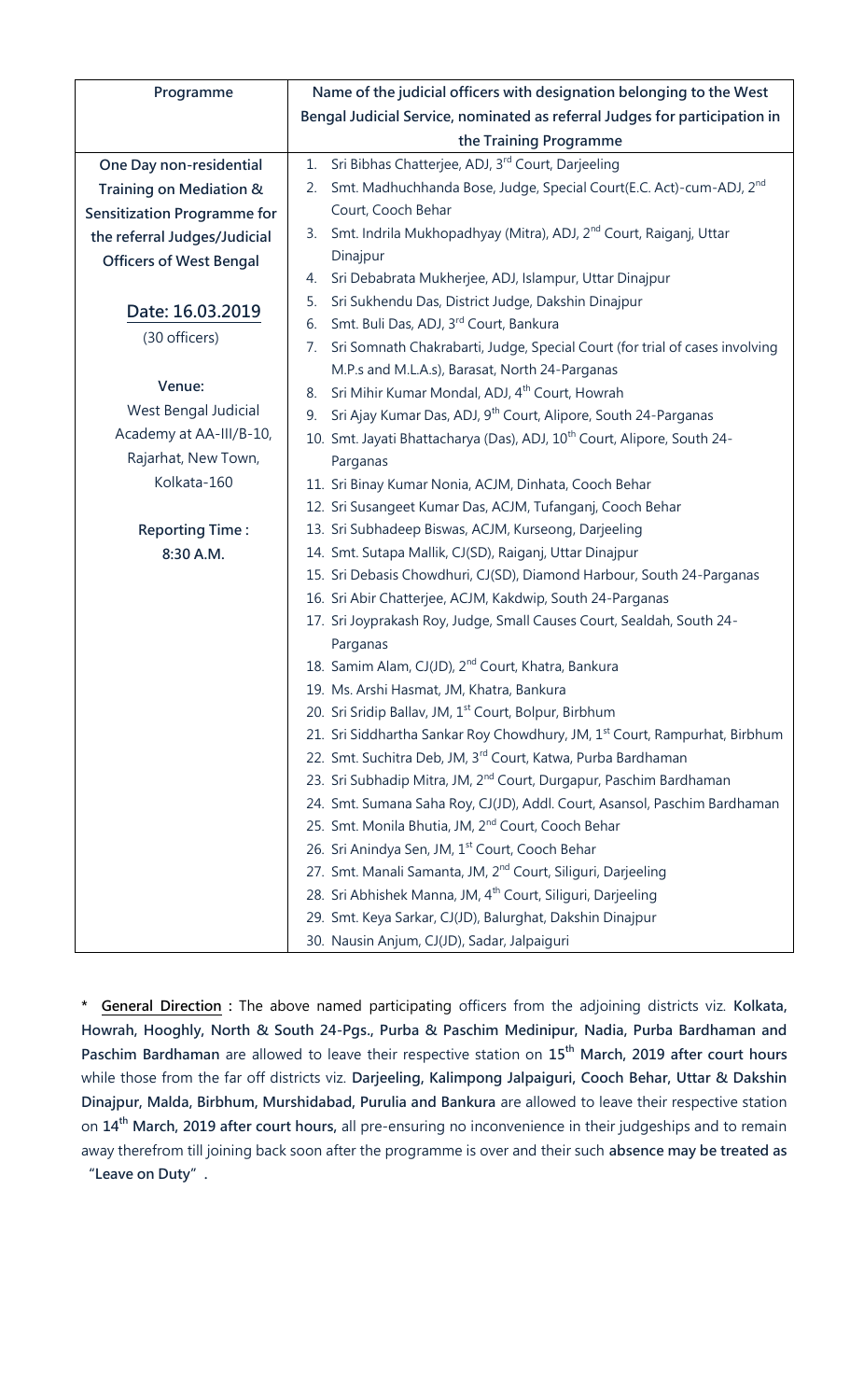| Programme                          | Name of the judicial officers with designation belonging to the West                         |
|------------------------------------|----------------------------------------------------------------------------------------------|
|                                    | Bengal Judicial Service, nominated as referral Judges for participation in                   |
|                                    | the Training Programme                                                                       |
| One Day non-residential            | Sri Sukumar Sutradhar, ADJ, 3rd Court, Cooch Behar<br>1.                                     |
| Training on Mediation &            | Sri Suratheswar, Mondal, ADJ, 2 <sup>nd</sup> Court, Arambagh, Hooghly<br>2.                 |
| <b>Sensitization Programme for</b> | Sri Mahananda Das, ADJ, 2 <sup>nd</sup> Court, Serampore, Hooghly<br>3.                      |
| the referral Judges/Judicial       | Smt. Rupanjana Chakraborty, ADJ, 1 <sup>st</sup> Court, Uluberia, Howrah<br>4.               |
| <b>Officers of West Bengal</b>     | Sri Partha Sarathi Chatterjee, ADJ, 11 <sup>th</sup> Court, Alipore, South 24-Parganas<br>5. |
|                                    | Sri Ajay Kumar Singh, ADJ, 17 <sup>th</sup> Court, Alipore, South 24-Parganas<br>6.          |
| Date: 29.03.2019                   | Sri Kamal Sarkar, ADJ, 1 <sup>st</sup> Court, Kakdwip, South 24-Parganas<br>7.               |
|                                    | Smt. Suparna Ray, ADJ, 2 <sup>nd</sup> Court, Balurghat, Dakshin Dinajpur<br>8.              |
| (30 officers)                      | Sri Partha Pratim Das, ADJ, Re-designated Court, Bankura<br>9.                               |
|                                    | 10. Sri Alokesh Das, ACJM, Mathabhanga, Cooch Behar                                          |
| Venue:                             | 11. Smt. Manikuntala Roy, JM, 2 <sup>nd</sup> Court, Bolpur, Birbhum                         |
| West Bengal Judicial               | 12. Sri Souvik Mukherjee, JM, 2 <sup>nd</sup> Court, Rampurhat, Birbhum                      |
| Academy at AA-III/B-10,            | 13. Sri Santosh Kumar Sharma, CJ(JD), 1 <sup>st</sup> Court, Dubrajpur, Birbhum              |
| Rajarhat, New Town,                | 14. Sri Tanmoy Roy, JM, 4 <sup>th</sup> Court, Katwa, Purba Bardhaman                        |
| Kolkata-160                        | 15. Smt. Tashi Chetan Sherpa, JM, 3 <sup>rd</sup> Court, Asansol, Paschim Bardhaman          |
|                                    | 16. Smt. Eden Lamasaa, JM, 6 <sup>th</sup> Court, Asansol, Paschim Bardhaman                 |
| <b>Reporting Time:</b>             | 17. Mr. Moyazzem Hossain, JM, 4 <sup>th</sup> Court, Durgapur, Paschim Bardhaman             |
| 8:30 A.M.                          | 18. Sri Suman Das, JM, 3rd Court, Sadar, Cooch Behar                                         |
|                                    | 19. Sri Subhra Kanti Dhar, CJ(JD)-cum-JM, Mekhliganj, Cooch Behar                            |
|                                    | 20. Sri Dibyendu Nath, JM, Darjeeling                                                        |
|                                    | 21. Smt. Nirupama Das Bhowmik, JM, Balurghat, Dakshin Dinajpur                               |
|                                    | 22. Smt. Bishakha Chowdhury, CJ(JD), 6 <sup>th</sup> Court, Howrah                           |
|                                    | 23. Sri rajib Singh, Judicial Magistrate, Railway Court, Howrah                              |
|                                    | 24. Smt. Suparna Ray-III, CJ(JD), 2 <sup>nd</sup> Court, Uluberia, Howrah                    |
|                                    | 25. Smt. Taniya Sarkar, JM, 4 <sup>th</sup> Court, Chinsurah, Hooghly                        |
|                                    | 26. Smt. Kadambari Adhikari, JM, Addl. Court, Arambagh, Hooghly                              |
|                                    | 27. Sri Swarup Kumar Chakraborty, JM, 4 <sup>th</sup> Court, Serampore, Hooghly              |
|                                    | 28. Smt. Debarpita Tarafdar, CJ(JD), Addl. Court, Berhampore, Murshidabad                    |
|                                    | 29. Sri Jayanta Bhattacharyya, CJ(JD), 1 <sup>st</sup> Court, Jangipur, Murshidabad          |
|                                    | 30. Smt. Suparna Sinha, CJ(JD), 2 <sup>nd</sup> Court, Krishnanagar, Nadia                   |

**\* General Direction :** The above named participating officers from the adjoining districts viz. **Kolkata, Howrah, Hooghly, North & South 24-Pgs., Purba & Paschim Medinipur, Nadia, Purba Bardhaman and Paschim Bardhaman** are allowed to leave their respective station on **28th March, 2019 after court hours** while those from the far off districts viz. **Darjeeling, Kalimpong Jalpaiguri, Cooch Behar, Uttar & Dakshin Dinajpur, Malda, Birbhum, Murshidabad, Purulia and Bankura** are allowed to leave their respective station on **27th March, 2019 after court hours,** all pre-ensuring no inconvenience in their judgeships and to remain away therefrom till joining back soon after the programme is over and their such **absence may be treated as "Leave on Duty".**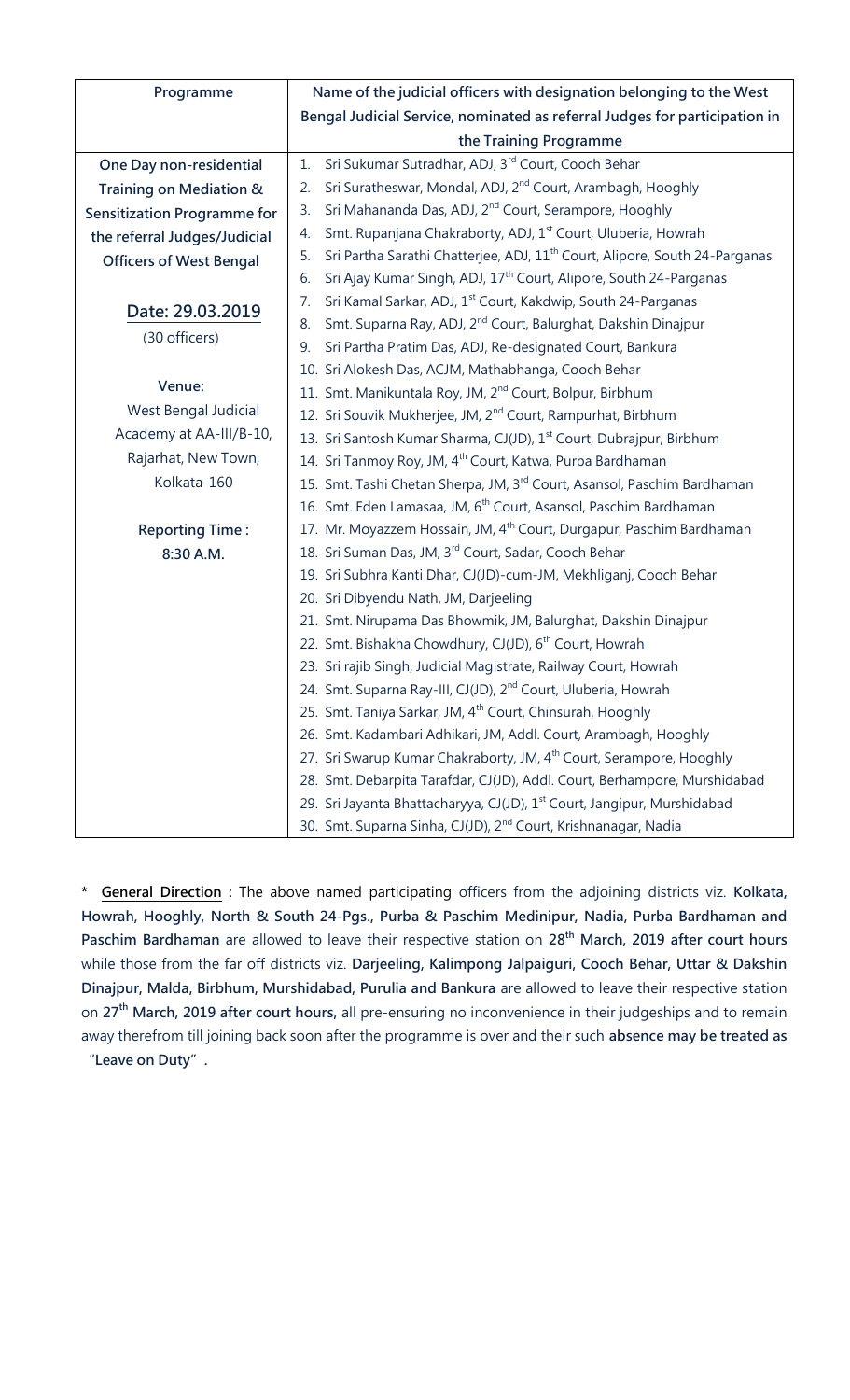# **2019 High Court, Appellate Side Calcutta**

**No.** 955-A **Dated, Calcutta the 21<sup>st</sup> February, 2019** 

- 
- **From: Sri Bibhas Ranjan De, Registrar (Judicial Service) High Court, Appellate Side, Calcutta.**
- **To : The Secretary, Judicial Department, Government of West Bengal, Writers' Buildings Kolkata- 700001**
	- **Sub: Nomination of judicial officers for undergoing One Day Non-Residential Training on Mediation and sensitization programme for the referral judges/judicial officers of West Bengal, on 30.03.2019 at West Bengal Judicial Academy**

### **S i r,**

I am directed to forward herewith a list containing the name of 30 WBJS Officers presently posted on deputaion as nominated by this Hon'ble Court (marked 'A') for their participation in the One-day Non-Residential Training on Mediation & Sensitization Programme scheduled on **30.03.2019** as organized by the Hon'ble Mediation and Conciliation Project Committee, Supreme Court of India, to be held at the West Bengal Judicial Academy, Calcutta.

In doing so, I am to state that the Hon'ble Court, while nominating, has also been pleased to allow the participating Officers to leave their respective court/offices in such manner as mentioned in the list pre-ensuring no inconvenience in the department concerned and to remain away therefrom till joining back soon after the programme is over and their such absence may be treated as "Leave on Duty" for the exclusive purpose of attending the programme as scheduled.

You are, therefore, requested to communicate the concerned Officers posted on deputaion, making it convenient for the Officers to avail themselves of the **Station Leave** and **Leave on Duty** as granted by the Hon'ble Court, to attend the programme as scheduled.

The list for further nomination for subsequent months shall be forwarded in due course of time.

The matter is important and urgent.

Yours faithfully,

Sd/-

Enclo: as stated **Registrar (Judicial Service)**

#### **Memo No. 956-A**

Copy forwarded to **Director, West Bengal Judicial Academy, AA-III/B-10, Rajarhat, New Town, Kolkata – 700160** for information and necessary action.

Sd/-

Enclo : list of nominated officers (one page) **Registrar (Judicial Service) Registrar (Judicial Service)**